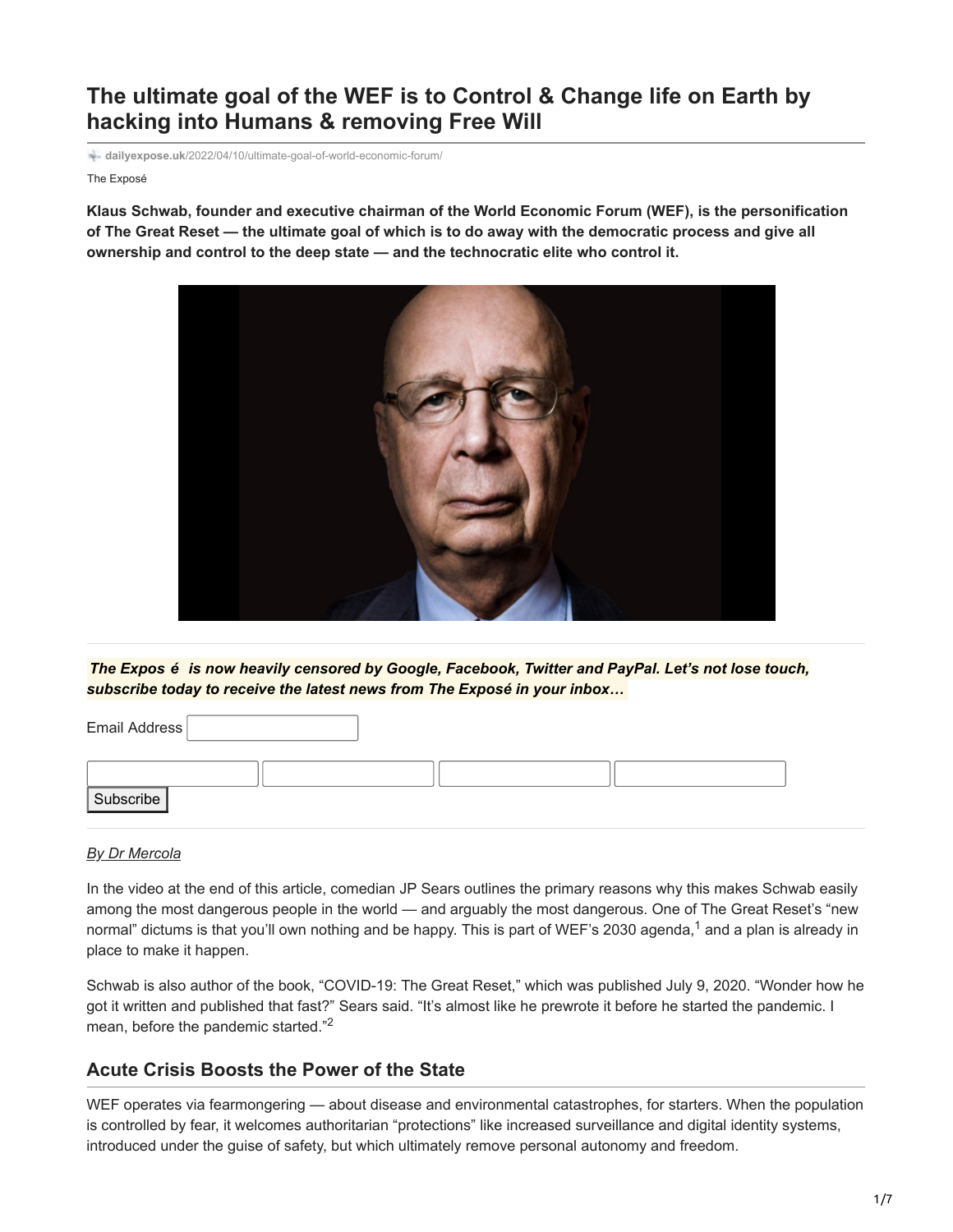In fact, Schwab wrote, "One of the greatest lessons of the past five centuries in Europe and America is this: Acute crisis contributes to boosting the power of the state. It's always been the case, and there is no reason why it should be different with the COVID-19 pandemic."<sup>3</sup> Remember, nobody elected Schwab to any government position, but he's behind the scenes pulling strings nonetheless.

WEF portrays itself as a global organization committed to improving the state of the world, but most would be taken aback if they knew who's behind it. As Sears put it: $4$ 

*"You'll be excited to hear that the lineup of World Economic Forum's speakers at their annual gathering of elites in Davos included such benevolent humanitarians like Xi Jinping, the leader of the Chinese Communist Party, who's currently committing genocide, and Tony Fauci, who's arguably involved in crimes against humanity, and Bill Gates, who's arguably involved in crimes against humanity, and Australian Prime Minister Scott Morrison, who's arguably currently involved in crimes against humanity. What a great line up!"*

### **Committed to Reengineering Life Itself**

WEF's goal isn't to just control life on Earth but to fundamentally change it. Schwab's top adviser, transhumanist Dr. Yuval Noah Harari, openly admits data might enable human elites to do more than "just build digital dictatorships."

"By hacking organisms," Harari said, "elites may gain the power to re-engineer the future of life itself. Because once you can hack something, you can usually also engineer it."<sup>5</sup> Soon, he says, some corporations and governments will be able to "systematically hack all the people." And if they succeed in hacking life, he describes it as the "greatest revolution in biology since the beginning of life 4 billion years ago." According to Harari:<sup>6</sup>

*"For 4 billion years, nothing fundamental changed. Science is replacing evolution by natural selection with evolution by intelligent design. Not the intelligent design of some god above the clouds, but our intelligent design, and the intelligent design of our clouds — the IBM cloud, the Microsoft cloud — these are the new driving forces of evolution."*

Once human life is hacked, the hackers will maintain control over life itself — a process that has been accelerated by the pandemic. After all, Harari said, "It's often said that you should never let a good crisis go to waste."<sup>7</sup>

Surveillance is a key part of the plan for global totalitarian control, and Harari says that in 100 years, people will be able to look back and identify the COVID-19 pandemic as the moment when a new regime in surveillance took over  $-$  "especially surveillance under the skin." $8$ 

## **WEF Is Actively Indoctrinating 'Young Leaders'**

WEF maintains a "Young Global Leaders" program,  $9$  a five-year indoctrination into their principles. Its goal is to create world leaders who don't answer to their people but to their bosses at WEF. Graduates of the program include world leaders who are "suspiciously in lockstep" with WEF's Great Reset, such as:<sup>10</sup>

- Justin Trudeau, prime minister of Canada
- Emmanuel Macron, president of France
- Mark Zuckerberg, cofounder and CEO of Facebook

Sponsors of WEF's Young Global Leaders Program include the Bill & Melinda Gates Foundation and Google — "I wonder why Google censors and shapes information to be in exact support of the World Economic Forum's narrative?" Sears asks.<sup>11</sup> Meanwhile, WEF is predicting a worldwide cyberattack, which Schwab says "could bring a complete halt to the power supply, transportation, hospital services, our society as a whole."<sup>12</sup>

WEF then conducted a simulation of the cyberattack, which appears more like an elaborate planning session, much like Event 201 — WEF's pandemic preparedness simulation for a "novel coronavirus" that took place in October 2019.

### **How Will People 'Own Nothing and Be Happy'?**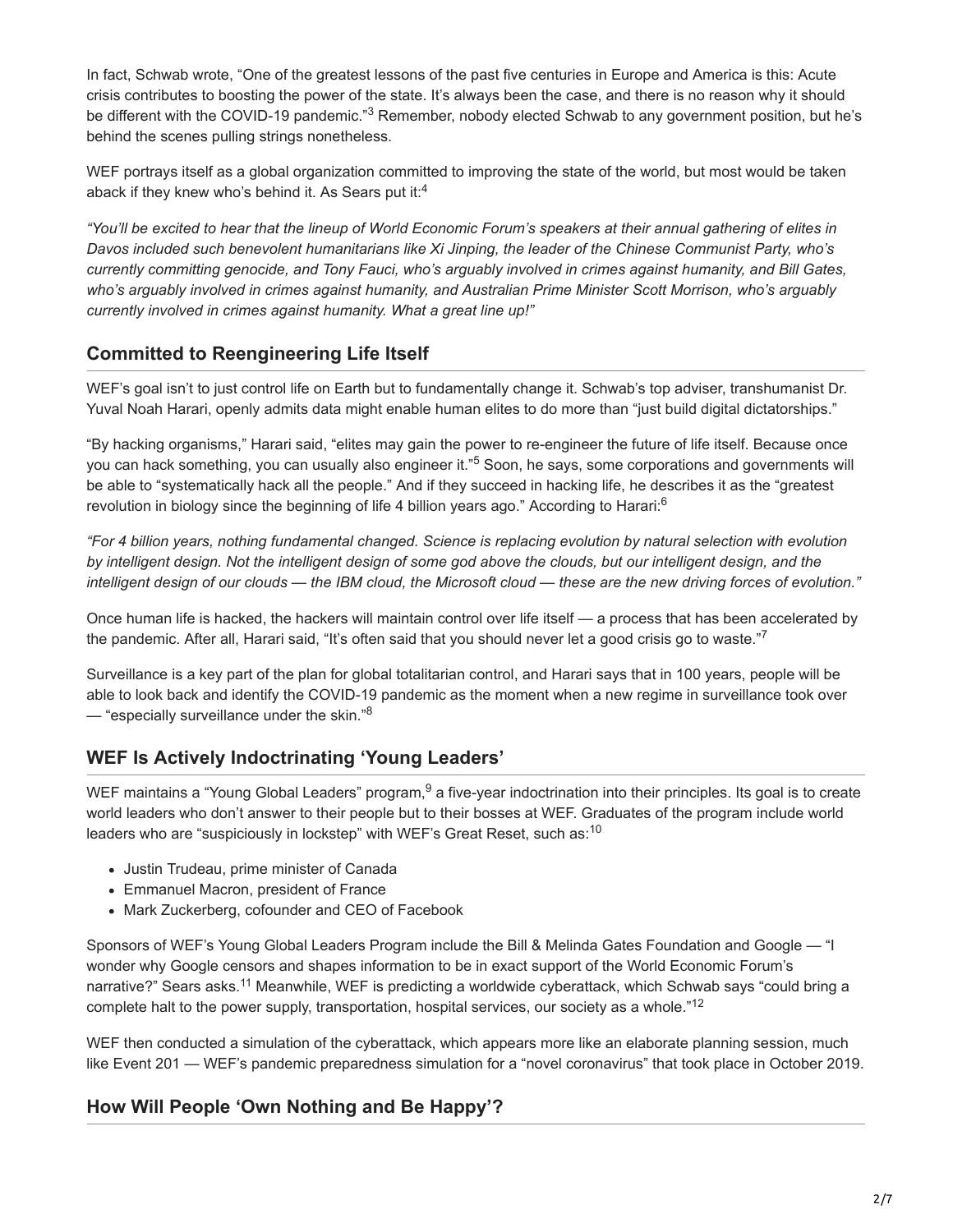If WEF and Schwab are intent on moving ahead with their plan for global domination, they'll need to get people on board with the idea of giving up ownership to an elite class. But how? Bring in BlackRock, an investment firm that has \$9 trillion under management — a higher GDP than every country on Earth aside from the U.S. and China, Sears says.

BlackRock has more power than most governments on Earth, and it also controls the Federal Reserve, Wall Street mega-banks like Goldman Sachs and the WEF's Great Reset, according to F. William Engdahl, a strategic risk consultant and lecturer who holds a degree in politics from Princeton University.<sup>13</sup>

So, what's the connection with the World Economic Forum? Blackrock founder and CEO Larry Fink is a WEF board member. Sears poses the question: "Is the World Economic Forum and Blackrock colluding in corporatism, where an unelected corporate elite dictates top down to the population?"<sup>14</sup>

To do this, they'd need to infiltrate the government — and they have. Brian Deese, the U.S. director of National Economic Council, was formerly BlackRock's global head of sustainable investing. "Now he's Biden's main adviser for economic policy," Sears says.<sup>15</sup> Vice President Kamala Harris' chief economic adviser Michael Pyle also came from BlackRock, where he was a global chief economic strategist.

"It looks like corporatism but it's probably not," Sears says jokingly. "But if it was, it would actually be a viable strategy for BlackRock and the World Economic Forum to own everything and for you to own nothing."<sup>16</sup>

BlackRock is also buying up single family homes at an alarming rate, paying up to 50% above asking price<sup>17</sup> so "average" people can't buy them. Why is BlackRock interested in overpaying for modest, single family homes? In a Twitter thread posted by user Culturalhusbandry, it's noted:<sup>18</sup>

*"Black Rock, Vanguard, and State Street control 20 trillion dollars worth of assets. Blackrock alone has a 10 billion a year surplus. That means with 5-20% down they can get mortgages on 130-170k homes every year. Or they can outright buy 30k homes per year. Just Blackrock.*

*… Now imagine every major institute doing this, because they are. It can be such a fast sweeping action that 30yrs may be overshooting it. They may accomplish feudalism in 15 years."*

If the average American is pushed out of the housing market, and most of the available housing is owned by investment groups and corporations, you become beholden to them as your landlord. You'll then own nothing, not even your home. All items and resources are to be used by the collective, while actual ownership is restricted to an upper stratum of social class.

#### **Schwab Wasn't the Mastermind Behind WEF**

If Schwab is the most dangerous person alive today, his predecessors deserve honorable mentions. In an investigative report by journalist Johnny Vedmore, it's revealed that Schwab wasn't the mastermind behind WEF and The Great Reset.

That honor goes to his three mentors — John K. Galbraith, a Canadian-American economist, diplomat and public policy maker, Herman Kahn, who created concepts on nuclear deterrence that became official military policy, and Henry A. Kissinger, who recruited Schwab at a Harvard international seminar, which was funded by the U.S. CIA.

"If you have a decent knowledge of Klaus Schwab's history, you will know that he attended Harvard in the 1960s where he would meet then-professor Henry A. Kissinger, a man with whom Schwab would form a lifelong friendship," Vedmore explained.<sup>19</sup>

*"My research indicates that the World Economic Forum is not a European creation. In reality, it is instead an operation which emanates from the public policy grandees of the Kennedy, Johnson and Nixonian eras of American politics; all of whom had ties to the Council on Foreign Relations and the associated "Round Table" Movement, with a supporting role played by the Central Intelligence Agency.*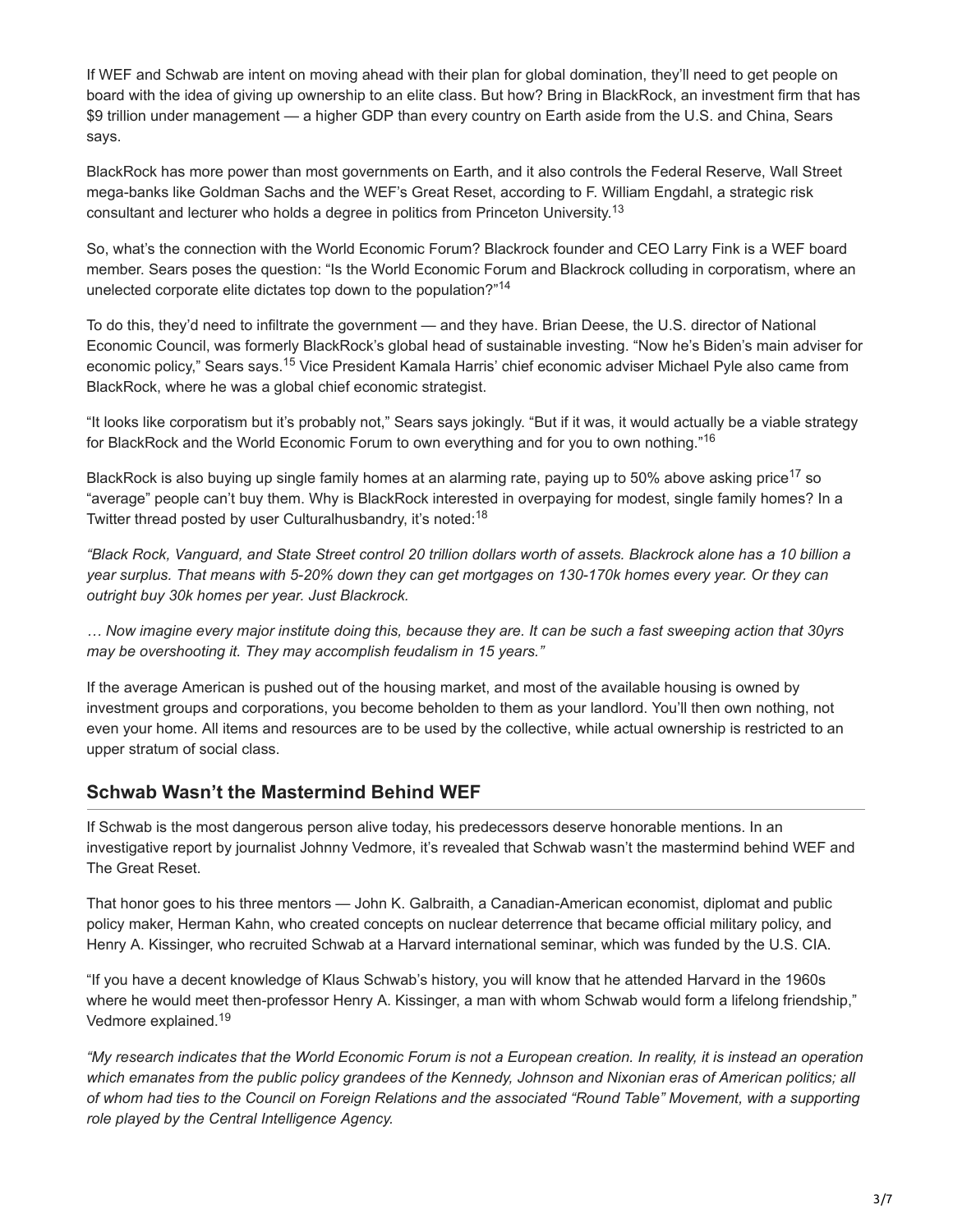*There were three extremely powerful and influential men, Kissinger among them, who would lead Klaus Schwab towards their ultimate goal of complete American Empire-aligned global domination via the creation of social and economic policies.*

*In addition, two of the men were at the core of manufacturing the ever present threat of global thermonuclear war … their paths would cross and coalesce during the 1960s … they recruited Klaus Schwab through a CIA-funded program, and … they were the real driving force behind the creation of the World Economic Forum."*

#### **Your Free Will Is Under Attack**

Environmental pollution, disease and cyberattacks are being used to generate fear in order to keep the population compliant. Another part of The Great Reset is a reset of the economy, including jobs. Many across the U.S. are facing unemployment if they do not choose to take a genetic therapy experiment in the form of a COVID-19 shot.

It's clear that the COVID-19 pandemic has created "a unique window of opportunity" to rapidly usher in the Great Reset, which involves changing everything from future global relations and the direction of national economies to "the priorities of societies, the nature of business models and the management of a global commons."<sup>20</sup>

Part of the plan involves the Fourth Industrial Revolution, which Schwab has been discussing since at least 2016<sup>21</sup> and "is characterized by a fusion of technologies that is blurring the lines between the physical, digital, and biological spheres."

In terms of government, the Revolution will bring new technological powers that allow for increased population control via "pervasive surveillance systems and the ability to control digital infrastructure."<sup>22</sup> Meanwhile, while people are busy worrying about the orchestrated threats that are out to get them, technocrats are working on how to remove the essence of what it means to be human — namely, free will.

"Humans are now hackable animals," Harari said. "Humans have this soul or spirit and they have free will, and nobody knows what's happening inside me, so whatever I choose, whether in the election or whether in the supermarket, this is my free will — that's over."<sup>23</sup> It's urgent that we all take steps to remain free, sovereign individuals, which can be as straightforward as: $^{24}$ 

- Be guided by your own critical thinking and what your heart and soul know is right
- Choose bravery over obedience

"We are in the process of either The Great Reset or the Great Awakening," Sears points out, "and the choice isn't Klaus Schwab's. The choice is yours."<sup>25</sup>

An error occurred.

Try watching this video on [www.youtube.com,](https://www.youtube.com/watch?v=6G3nWyoQ5CQ) or enable JavaScript if it is disabled in your browser.

**[Because we are 100% funded by you](https://dailyexpose.uk/2022/04/07/april-fundraising-campaign-expose/)  we urgently need your support to keep The Expose online.** 

**If every single one you reading this supported us today no matter how large or small a donation then [The Expose could keep bringing you](https://dailyexpose.uk/2022/04/07/april-fundraising-campaign-expose/)**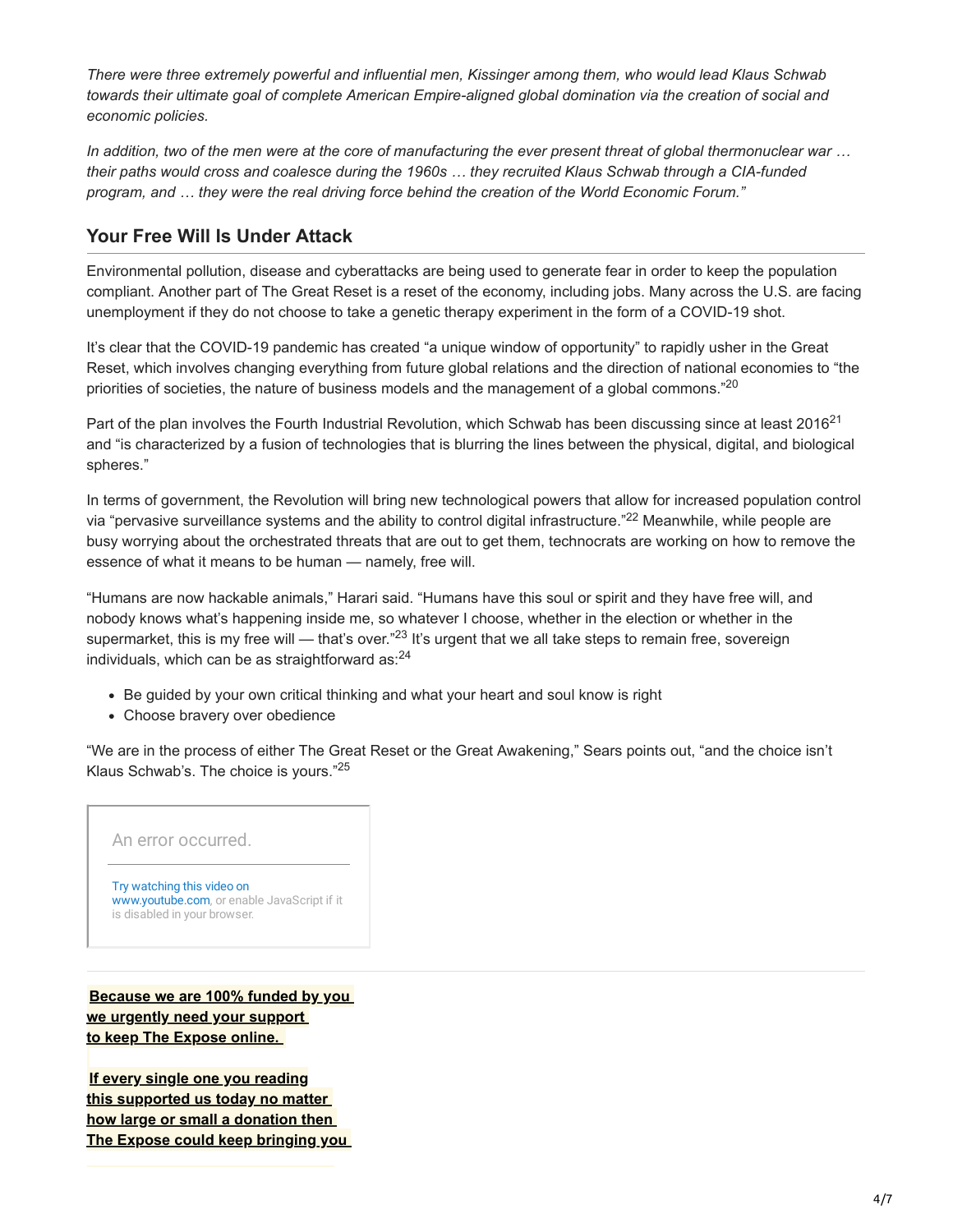**[the facts the mainstream refuse to](https://dailyexpose.uk/2022/04/07/april-fundraising-campaign-expose/)  for at least another year.**

**[It's secure, quick, and easy…](https://dailyexpose.uk/2022/04/07/april-fundraising-campaign-expose/)**

**[Please choose your preferred](https://dailyexpose.uk/2022/04/07/april-fundraising-campaign-expose/)  method to show your support**



**Send Bitcoin**



**The Expose Bitcoin Wallet Address –**  3KpsgfuEX6v7w83aVN4b1dfCZTzas7Kt74

**Send Monero**



#### **The Expose Monero Wallet Address –**

89bg5cqeUpiBq3ci8ZaAco6wh87FP4xJLMXtajv5VkSueijLgmbVxr4fud5qMEih5D2655XGVcHHnVwx5X4idmCS7w3wSxa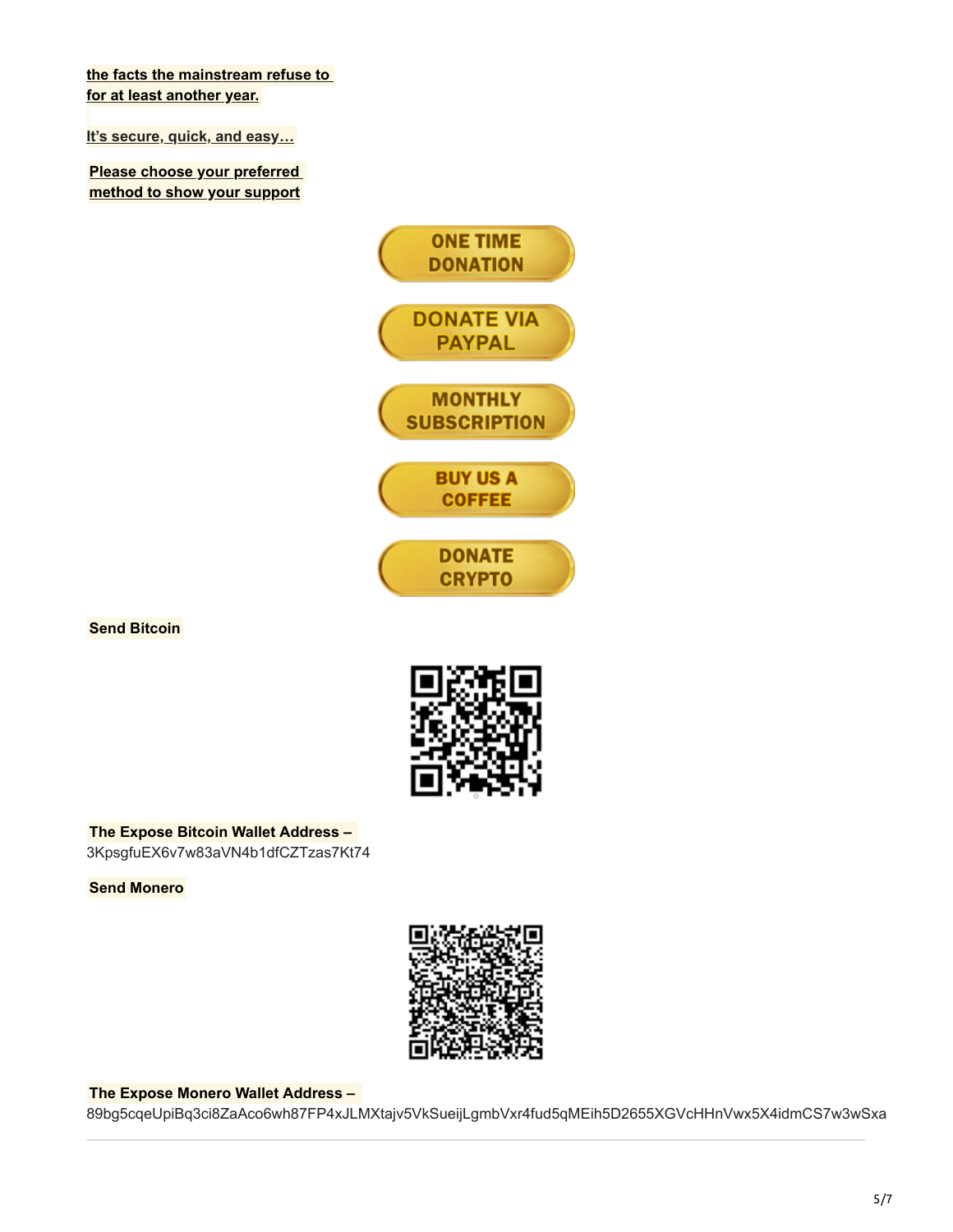April 13, 2022 [Jive Talking Journals: Why the conclusions sometimes don't match the data in scientific papers.](https://dailyexpose.uk/2022/04/13/jive-talking-journals-why-the-conclusions-sometimes-dont-match-the-data-in-scientific-papers/)

By a Biomedical Scientist Biomedical research papers are being published in which …

[April 13, 2022U.S. Department of Defense awarded a contract for 'COVID-19 Research' in Ukraine 3 months before](https://dailyexpose.uk/2022/04/13/us-dod-contract-covid-research-ukraine-nov-2019/) Covid was known to even exist

The world first started to hear about a novel coronavirus in early …

April 12, 2022[Cock-Up Or Conspiracy? Understanding Covid-19 As A 'Structural Deep Event'](https://dailyexpose.uk/2022/04/12/understanding-covid-as-a-structural-deep-event/)

As debate over 'The Science' has increased, people are questioning whether there …

April 12, 2022 Whilst you were distracted by Boris's trip to Kyiv, the UK Gov. quietly published data confirming the Fully Vaccinated accounted for 92% of all Covid-19 Deaths in March

Official data published by the UK Health Security Agency confirms the fully …

April 11, 202[2Big Study Finds Non-Vaccinated are Healthier than Vaccinated](https://dailyexpose.uk/2022/04/11/study-finds-non-vaccinated-are-healthier-than-vaccinated/)

This study is going to the US Supreme court and fighting the …

April 11, 202[2Antibiotic Resistance: A problem both created and ignored](https://dailyexpose.uk/2022/04/11/antibiotic-resistance-a-problem-ignored/)

Antibiotic resistance is being talked about as the new threat to humans. …

April 11, 2022 Massive Covid Disinformation Campaign claims "Vaccines are Safe and Effective; There is no Early

Treatment" – Nothing could be further from the Truth

Dr. George Fareed, a Californian family doctor, delivered his presentation at the …

[April 11, 2022Bioweapons Expert claims US Government funded Bio-labs in Ukraine to make Bio-Weapons for use](https://dailyexpose.uk/2022/04/11/us-funded-bioweapons-ukraine-use-against-russia/) against Russia

According to bioweapons expert Francis Boyle, Russia's accusation that Ukraine is conducting …

[April 11, 2022Over 4000 Women have now lost their baby due to the Covid Vaccine in the USA; this is a 16,633%](https://dailyexpose.uk/2022/04/11/4000-women-lost-baby-covid-vaccine-usa/)

increase on the number of Fetus deaths caused by the Flu Jabs since 1990

The number of women who have lost their unborn or new-born child …



#### Sources and References

- <sup>1</sup> [Forbes November 10, 2016](https://www.forbes.com/sites/worldeconomicforum/2016/11/10/shopping-i-cant-really-remember-what-that-is-or-how-differently-well-live-in-2030/)
- <sup>2</sup> [YouTube, Awaken With JP March 5, 2022, 1:25](https://www.youtube.com/watch?v=6G3nWyoQ5CQ)
- <sup>3</sup> [YouTube, Awaken With JP March 5, 2022, 2:33](https://www.youtube.com/watch?v=6G3nWyoQ5CQ)
- <sup>4</sup> [YouTube, Awaken With JP March 5, 2022, 3:00](https://www.youtube.com/watch?v=6G3nWyoQ5CQ)
- <sup>5</sup> [YouTube, Awaken With JP March 5, 2022, 3:35](https://www.youtube.com/watch?v=6G3nWyoQ5CQ)
- <sup>6</sup> [YouTube, Awaken With JP March 5, 2022, 4:30](https://www.youtube.com/watch?v=6G3nWyoQ5CQ)
- <sup>7</sup> [YouTube, Awaken With JP March 5, 2022, 6:01](https://www.youtube.com/watch?v=6G3nWyoQ5CQ)
- <sup>8</sup> [YouTube, Awaken With JP March 5, 2022, 6:27](https://www.youtube.com/watch?v=6G3nWyoQ5CQ)
- <sup>9</sup> [WEF, Young Global Leaders](https://www.younggloballeaders.org/)
- <sup>10</sup> [YouTube, Awaken With JP March 5, 2022, 7:16](https://www.youtube.com/watch?v=6G3nWyoQ5CQ)
- <sup>11</sup> [YouTube, Awaken With JP March 5, 2022, 7:38](https://www.youtube.com/watch?v=6G3nWyoQ5CQ)
- <sup>12</sup> [YouTube, Awaken With JP March 5, 2022, 7:51](https://www.youtube.com/watch?v=6G3nWyoQ5CQ)
- <sup>13</sup> [WilliamEngdahl.com June 18, 2021](http://www.williamengdahl.com/englishNEO18June2021.php)
- <sup>14</sup> [YouTube, Awaken With JP March 5, 2022, 9:00](https://www.youtube.com/watch?v=6G3nWyoQ5CQ)